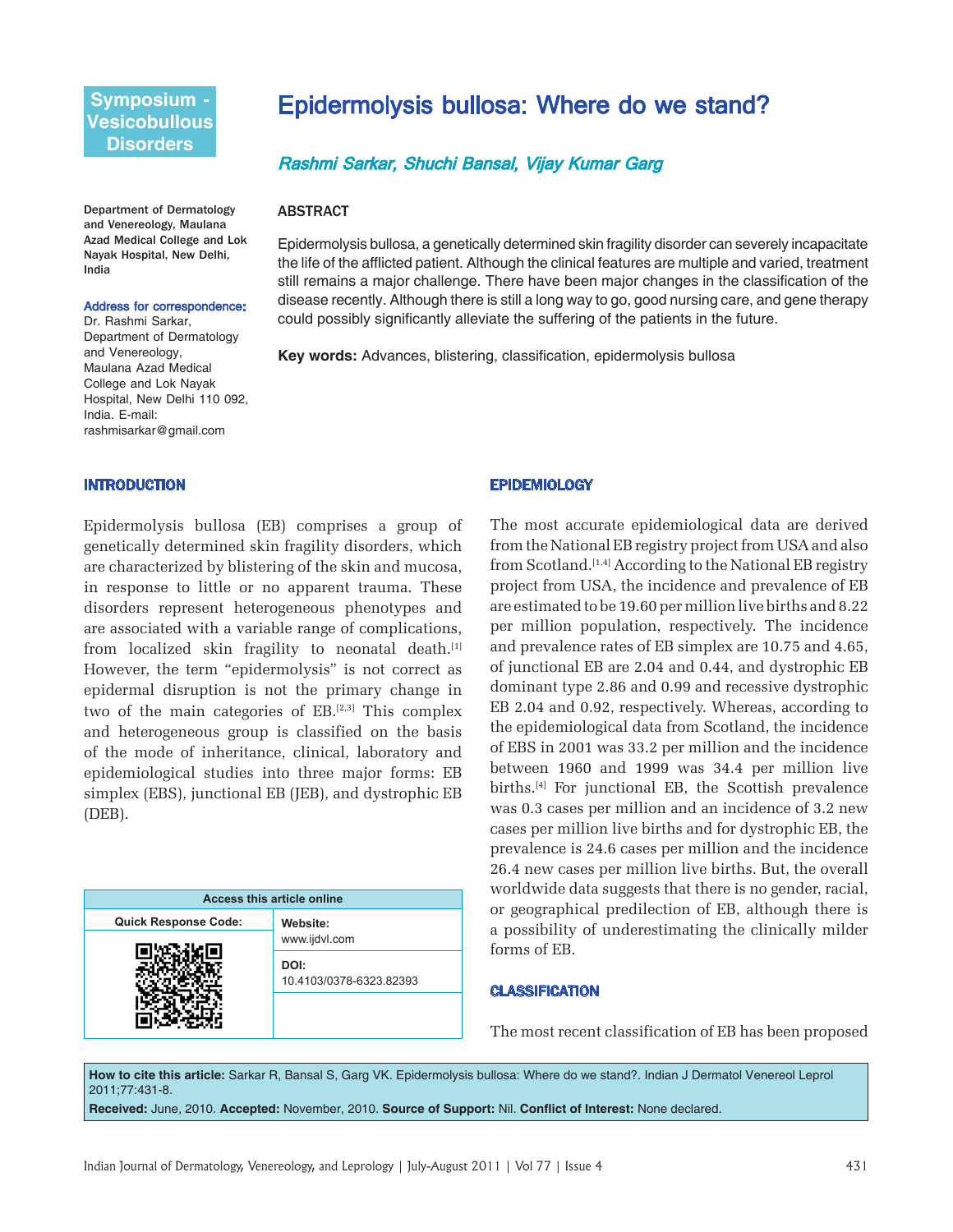by the third international consensus meeting held in Vienna in 2007.[5] In this classifications, attempts were made to eliminate eponyms, streamline it, and add a fourth group to the major EB types, the mixed or Kindler Syndrome. The patients are then separated by major and minor EB subtypes [Table 1].

## **PATHOGENESIS**

With the help of immnunohistochemistry, the major epidermolysis bullosa genes identified are those that encode keratins 5 and 14 in EBS.<sup>[6]</sup> In JEB the underlying defect lies in the hemidesmosomes which tend to be sparse and very small, especially in the more severe forms of the disease and the majority of mutations have been found in the *LAMB3* gene.[7,8] Immunofluorescence studies have also shown reduced staining of another hemidesmosome-anchoring filament component, BPAG2, or collagen 17 in the skin of patients with generalized atrophic benign EB (GABEB), suggested that mutations in the BPAG2 gene might underlie this condition.[9] DEB is caused by mutations in a single gene, COL7A1, encoding the anchoring fibril protein, the type 7 collagen. Quantitative electron microscopy and immune-electron microscopy have shown complete absence of anchoring fibrils in severe forms of dystrophic EB.[10] In the milder or more localized form of recessive dystrophic EB, immunoreactivity is present but often attenuated. Currently, more than 1000 mutations, encompassing more than 10 distinct structural genes expressed within the cutaneous BMZ have now been documented for epidermolysis bullosa.<sup>[6]</sup> The compartmentalized expression of these genes within the cutaneous BMZ, the types and combinations of the mutations and their consequences at the mRNA and protein levels, when combined with the patient's genetic background and environmental factors, can account for the severity in EB.[11] In fact, Kindler syndrome has now been included as the fourth major EB type, according to the leading authorities.[7]

| Table 1: Revised classification of inherited epidermolysis bullosa |                                    |                                                                                                                                                                                                                                                                                                            |                                                                                                                                                                                |  |
|--------------------------------------------------------------------|------------------------------------|------------------------------------------------------------------------------------------------------------------------------------------------------------------------------------------------------------------------------------------------------------------------------------------------------------|--------------------------------------------------------------------------------------------------------------------------------------------------------------------------------|--|
| <b>Major EB type</b>                                               | <b>Major EB subtype</b>            | <b>Minor EB subtype</b>                                                                                                                                                                                                                                                                                    | <b>Targeted protein (S)</b>                                                                                                                                                    |  |
| Epidermolysis bullosa simplex                                      | Suprabasal EBS<br><b>Basal EBS</b> | Lethal acantholytic EB<br>Plakophilin deficiency<br>EB superficialis<br>EBS-localized<br><b>EBS-Dowling Meara</b><br>EBS-other generalized<br>EBS with mottled pigmentation<br>EBS with muscular dystrophy<br>EBS with pyloric atresia<br>EBS, autosomal recessive<br>EBS ogna<br>EBS, migratory circinate | Desmoplakin<br>Plakophilin -1<br>?<br>K5, K14<br>K5, K14<br>K5, K14<br>K <sub>5</sub><br>Plectin<br>Plectin, $\alpha$ 6 $\beta$ 4 integrin<br>K14<br>Plectin<br>K <sub>5</sub> |  |
| Junctional epidermolysis bullosa                                   | JEB-Herlitz<br>JEB, other          | JEB-non-herlitz, generalized<br>JEB-Non-herlitz, localized<br>JEB-Pyloric atresia<br>JEB, inversa<br>JEB, late onset<br>LOC syndrome                                                                                                                                                                       | Laminin-332<br>Laminin-332<br>Type XVII collagen<br>$\alpha$ 684 integrin<br>Laminin-332<br>7<br>Laminin-332                                                                   |  |
| Dystrophic epidermolysis bullosa                                   | Dominant DEB                       | DDEB, generalized<br>DDEB, acral<br>DDEB, pretibial<br>DDEB, pruriginosa<br>DDEB, nails only<br>DDEB, bullous dermolysis of newborn                                                                                                                                                                        | Type VII collagen<br>Type VII collagen                                                                                                                                         |  |
|                                                                    | Recessive DEB                      | RDEB, severe generalized<br>RDEB, generalized other<br>RDEB, inversa<br>RDEB, pretibial<br>RDEB, pruriginosa<br>RDEB, centripetalis<br>RDEB, bullous dermolysis of newborn                                                                                                                                 |                                                                                                                                                                                |  |

Kindler syndrome

EB: Epidermolysis bullosa, EBS: Epidermolysis bullosa simplex, JEB: Junctional epidermolysis bullosa, DEB: Dystrophic epidermolysis bullosa, DDEB: Dominant dystrophic epidermolysis bullosa, RDEB: Recessive dystrophic epidermolysis bullosa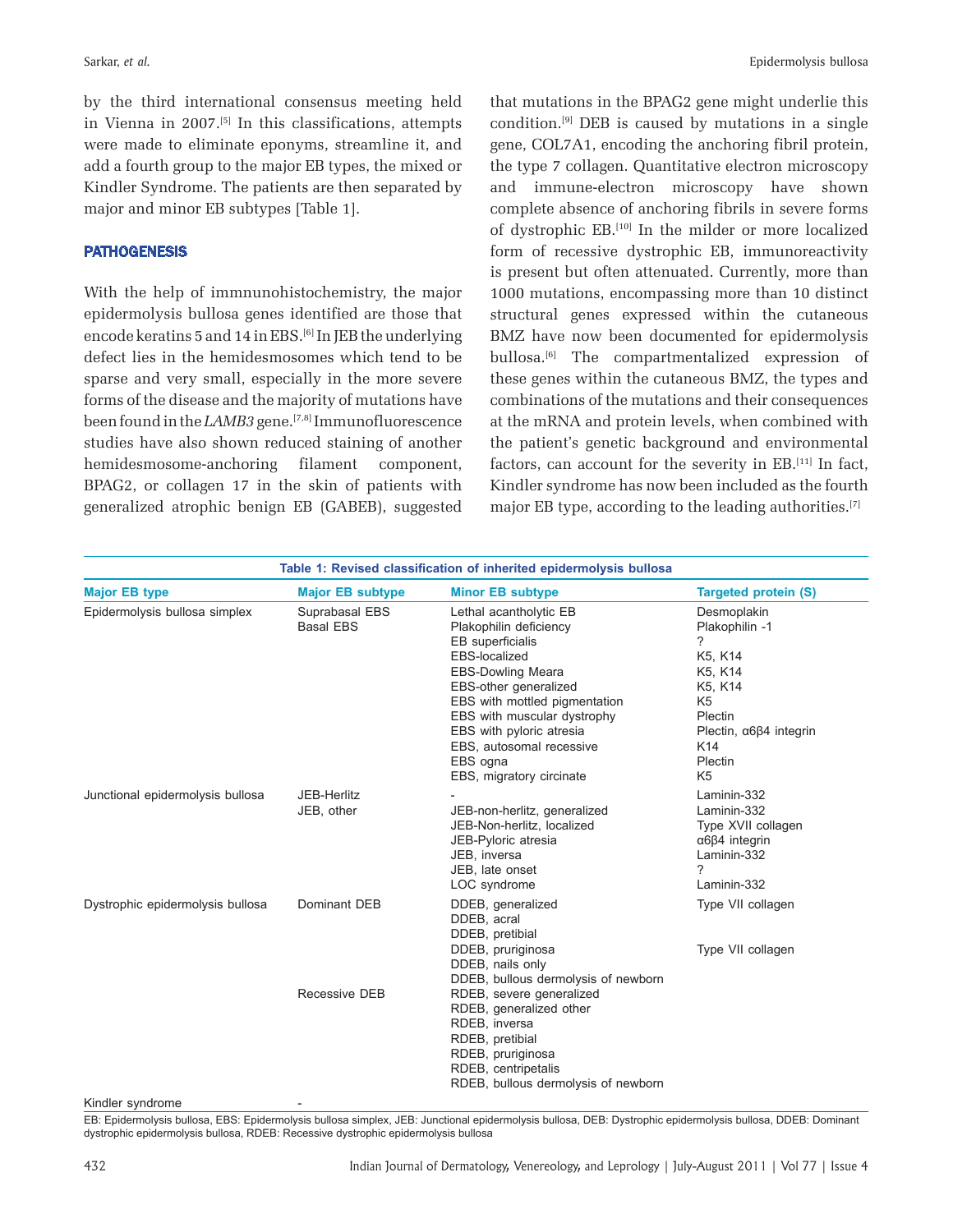The major clinical types of epidermolysis bullosa and their differential diagnosis are shown in Table 2.

#### EPIDERMOLYSIS BULLOSA SIMPLEX

It is the most frequent form of EB.

## Clinical subtypes of epidermolysis bullosa simplex *Epidermolysis bullosa simplex, Weber--Cockayne type*

Blisters are rarely present at birth and usually begin with crawling. Blisters are usually confined to the hands and feet, but can occasionally occur anywhere if trauma is significant [Figure 1]. Symptoms are worse in warm weather and worsen with sweating. A study has demonstrated reduced thermal stability of the keratin filaments in the cell lines of patients derived from both Weber-Cockayne and Dowling-Meara forms of EBS.[12] Healing occurs without scarring or milia formation. Oral mucosa, teeth, and hair are normal.

#### *Epidermolysis bullosa simplex, Dowling--Meara type*

Onset is usually at birth with widespread and severe blistering. Sometimes, multiple grouped clumps of small blisters occur which are typical of the disease hence the name EB herpetiformis. Mucosal involvement may interfere with feeding. Healing may lead to localized atrophic scarring and/or milia formation. Progressive hyperkeratosis of the palms and soles begins in childhood and may be the major complaint of affected individuals in adult life.[13] Nail dystrophy and shedding of nails has been reported. In general, improvement occurs with age.

#### *Epidermolysis bullosa simplex, Koebner type*

It is distinguished from EBS-Weber-Cockayne by its more widespread involvement, but misdiagnosis is common. In infancy, blistering commonly occurs on the occiput, back, and legs, while in childhood, hands and feet are mainly affected.

## *Less common forms of epidermolysis bullosa simplex*

EBS with mottled pigmentation was first reported in 1979.[14] Hallmark of this subtype of EB is the presence of discrete pigmented macules 2--5 mm in diameter, which usually appear in infancy and persist throughout life.[15] The pigmentation has a predominance for the trunk and large skin folds. Histology shows increased melanin content in dermal melanophages. A recent study has suggested a possible molecular mechanism by which the P25L substitution in the nonhelical V1 domain of K5 usually found in these patients causes this unusual pigmentation.<sup>[16]</sup>

EBS with neuromuscular disease is transmitted as an autosomal recessive trait, unlike other forms of EBS. The ultrastructural level of cleavage begins at a very low level in the basal cells, just above the



**Figure 1: Blisters on parts exposed to trauma of a neonate of epidermolysis bullosa simplex**

| Table 2: Inheritance, salient clinical features and differential diagnosis of the major subtypes of epidermolysis bullosa |                                          |                                                                                                                                                                 |                                                                                                                                |  |
|---------------------------------------------------------------------------------------------------------------------------|------------------------------------------|-----------------------------------------------------------------------------------------------------------------------------------------------------------------|--------------------------------------------------------------------------------------------------------------------------------|--|
| <b>Type</b>                                                                                                               | <b>Inheritance</b>                       | <b>Clinical features</b>                                                                                                                                        | <b>Differential diagnosis</b>                                                                                                  |  |
| EB simplex                                                                                                                | Autosomal dominant, rarely<br>recessive  | Localized blisters or grouped vesicles, limited mucosal<br>involvement, palmoplantar hyperkeratosis, nail dystrophy<br>+ normal teeth and hair                  | Pompholyx, bullous impetigo,<br>friction blisters, thermal burns                                                               |  |
| Junctional EB                                                                                                             | Autosomal recessive                      | Widespread blistering, scarring, significant granulation<br>tissue, severe mucosal involvement, dental pitting,<br>alopecia, nail dystrophy                     | Chronic bullous dermatosis of<br>childhood, bullous icthyosiform<br>erythroderma, toxic epidermal<br>necrolysis, dystrophic EB |  |
| Dystrophic EB                                                                                                             | Both autosomal dominant<br>and recessive | Hemorrhagic blisters, scarring, milia, pseudosyndactyly,<br>severe mucosal involvement, physical and sexual<br>retardation, significant morbidity and mortality | Toxic epidermal necrolysis,<br>junctional EB                                                                                   |  |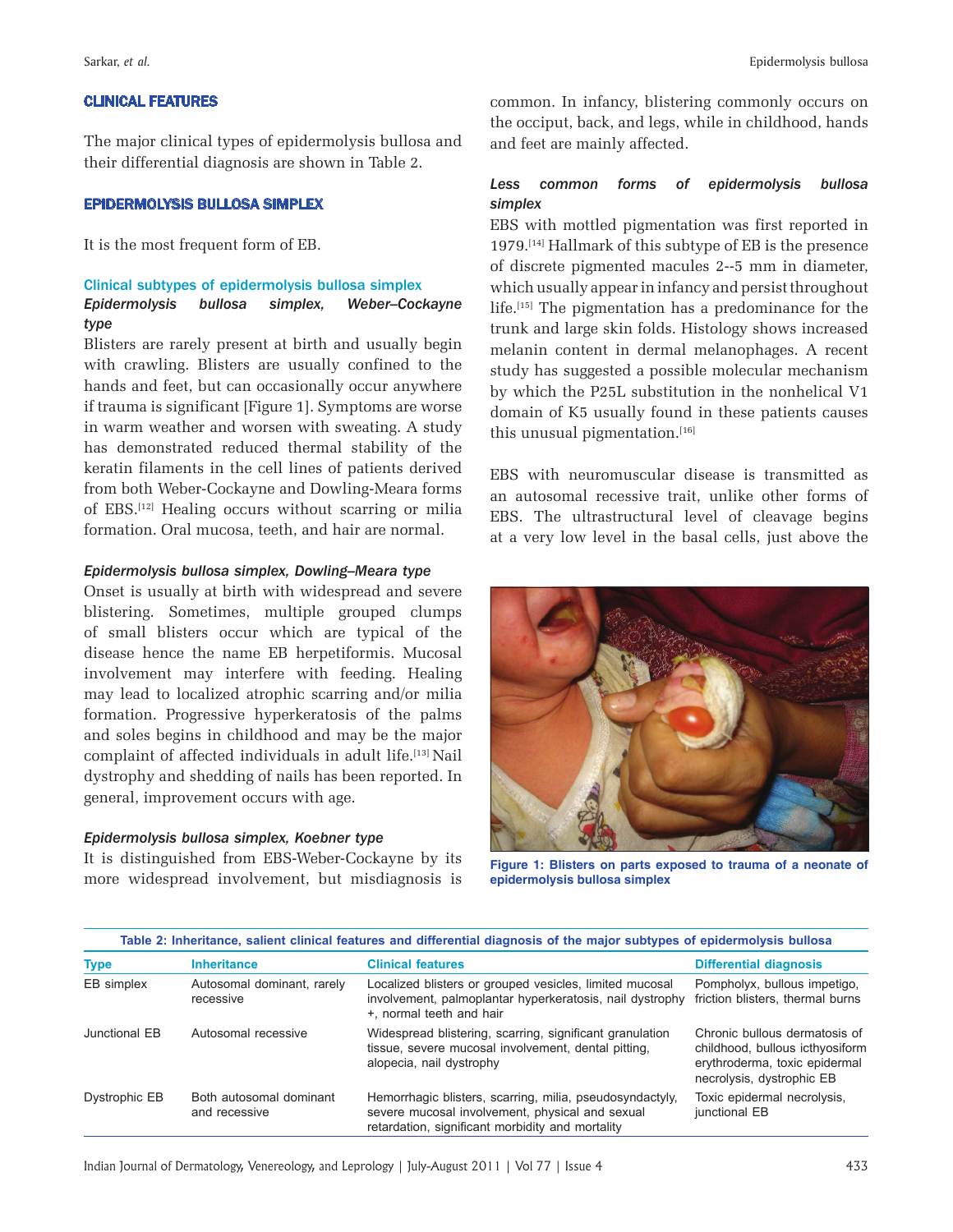hemidesmosomes. Immunofluorescence microscopy of skin from affected individuals has shown diminished or absent staining for plectin. Homozygous mutations in the *PLEC1* gene have been reported. The disease has been reported in association with neuromuscular diseases such as muscular dystrophy, myasthenia gravis, and spinal muscular atrophy. The widespread blistering is associated with atrophic scarring, milia, and nail dystrophy.

EB-Ogna another rare form of EBS was observed in one Norwegian and one German family, and is caused by a site-specific missense mutation within the rod domain of PLEC1. $[17]$  It is distinguished by a generalized bruising tendency, hemorrhagic bulla, and onychogryphotic great toe nails.

EBS-superficialis is a very rare subset of EBS, described in two families by Fine *et al.* in 1989. Superficial erosions rather than intact blisters are the hallmark. A recent study has demonstrated a mutation in the *COL7A1* gene in one kindred with EB Superficialis.[18]

#### JUNCTIONAL EPIDERMOLYSIS BULLOSA

Junctional Epidermolysis Bullosa (JEB) encompasses a group of autosomal recessive disorders characterized by blister formation at the level of lamina lucida.

## Clinical subtypes of junctional epidermolysis bullosa *Herlitz junctional epidermolysis bullosa*

Blisters are present at or soon after birth. Nonhealing crusted erosions with significant granulation tissue are the hallmark which appears characteristically around the nose, mouth, ears, and tips of the fingers and toes.[19] There is extensive loss of blood, fluid, and protein. Many infants die early in infancy as a result of electrolyte imbalance and overwhelming infection. In those who survive, healing generally results in atrophic scarring. Mucosal involvement of the mouth, upper respiratory tract, esophagus, bladder, urethra, and corneas has also been reported leading to hoarseness, stridor, urinary retention, urinary tract infections, and eventual renal compromise. Teeth show abnormal enamel formation with normal dentine, leading to malformation, pitting, and premature loss.[20]

## *Non-Herlitz junctional epidermolysis bullosa or generalized atrophic benign epidermolysis bullosa (GABEB or Hinter Wolf type)*

The condition was first described by Hashimoto *et al.* in 1976. This is less severe than the classic form of JEB, although esophageal stricture, laryngeal involvement, corneal ulcers and urethral stricture all have been reported. The lesions usually heal with atrophic scarring which can easily be mistaken for scarring seen in dystrophic EB. Varying degrees of alopecia, onychodystrophy, tooth pitting as well as increased chances of squamous cell carcinoma remain hallmarks of this type of JEB.[21]

## *Less common forms of junctional epidermolysis bullosa*

JEB with pyloric atresia is a rare disorder in which the true level of blistering has been found in the cytoplasm of basal keratinocytes rather than in the lamina lucida. Blistering is usually severe and present at birth following a pregnancy complicated by polyhydroamnios. Atrophic scarring, hypoplastic teeth and dystrophic nails all have been reported.<sup>[22]</sup>

EB progressiva is another rare form of JEB characterized by progressive atrophic changes leading to early loss of finger print patterns and mild finger contractures. Electron microscopy studies have shown a normal dermo--epidermal junction zone, including normal hemidesmosomes. The molecular basis is unknown.

Cicatricial JEB: Three cases of this new type of JEB were described by Haber *et al.* in 1985 characterized clinically by blisters that healed with scarring, syndactyly, contractures and stenosis of the anterior nares. The cases were believed to represent a dystrophic type of epidermolysis bullosa (EB) clinically and emphasized the necessity for electron microscopy of the skin in all EB patients with dystrophic features in order to make a definite diagnosis. However, based on recent studies, this phenotype has been clubbed under the heading of Non-Herlitz JEB.

Inverse JEB is another rare form characterized by lesions chiefly affecting the groin, perineum and axillae. Healing results in small atrophic white streaks.

## DYSTROPHIC EPIDERMOLYSIS BULLOSA

## Clinical subtypes of dystrophic epidermolysis bullosa

## *Recessive dystrophic epidermolysis bullosa*

Hallopeau-Siemens type recessive dystrophic epidermolysis bullosa

Blisters appear at birth or in the neonatal period. Blisters affect the whole body and may be hemorrhagic. Scarring and milia are a constant feature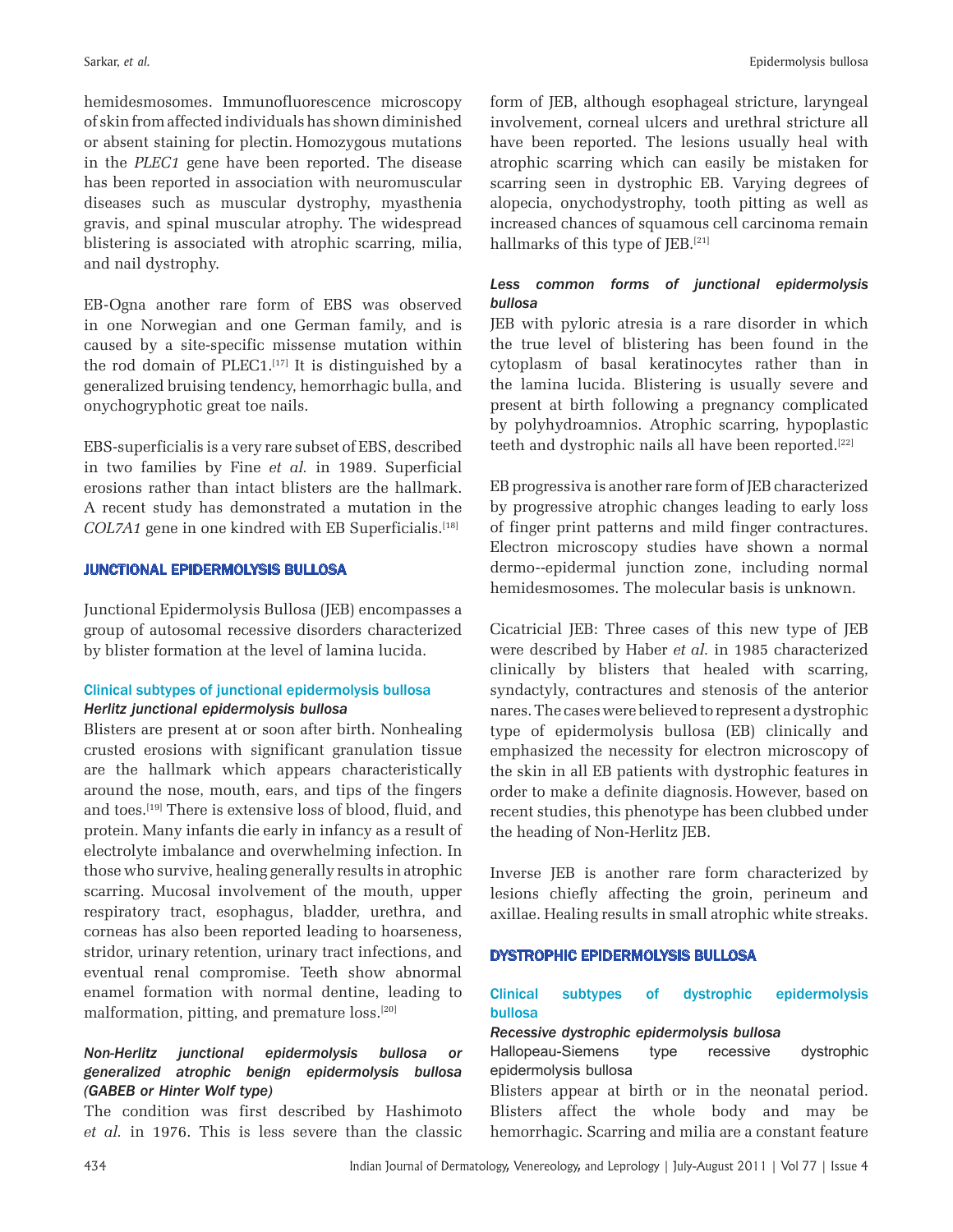leading to disfigurement. Scarring pseudosyndactyly of the hands and feet fuses the digits into "mitten" hands and feet with severe loss of function. Mucosal involvement is usually severe and appear early in life. Oral involvement may lead to ankyloglossia and microstomia, which along with painful esophageal erosions impair food intake.<sup>[23,24]</sup> Anal erosions can cause severe constipation. Corneal erosions can lead to scarring and loss of vision. General physical development is retarded and sexual maturation is generally delayed. Studies have shown reduced levels of vitamins and trace metals in the blood and impairment of immune function. Development of squamous cell carcinomas has been reported.[25] Other complications include osteoporosis, renal amyloidosis, pulmonary amyloidosis, and dilated cardiomyopathy.

## Non-Hallopeau-Siemens type recessive dystrophic epidermolysis bullosa

It shares all the clinical features with the more severe type of recessive dystrophic epidermolysis bullosa (RDEB), but lacks the severe, mutilating scarring seen in classical RDEB.

In another variant of RDEB known as RDEB inversa, blistering and skin atrophy occurs on the neck, thighs, groins and axillae while no changes are observed on the hands, feet, elbows, or knees.

#### Dominant dystrophic epidermolysis bullosa

## *Classical dominant dystrophic epidermolysis bullosa (Cockayne--Touraine type)*

It is a mild form of DEB, where blistering is often limited to the bony prominences, but nonetheless heals with scarring and milia formation. Dystrophic nails are the hallmark especially in adults, who lack the characteristic scarring.<sup>[26,27]</sup> A variant of classical dominant dystrophic epidermolysis bullosa (DDEB) was described by Pasini in 1928, distinguished by the presence of numerous white papules called as albopapuloid lesions. The histogenesis of albopapuloid lesions remains unclear.

## Less common forms of dominant dystrophic epidermolysis bullosa

Congenital localized absence of skin (Bart type) is characterized by localized absence of skin over lower legs along with cutaneous and mucosal blisters. However, absence of the skin can be seen in any of the three major types of EB, and hence should be regarded as a manifestation of EB, rather than a separate entity. Pretibial DEB and DEB pruriginosa is a newly characterized variant of dystrophic EB. The overriding symptom is severe pruritis. The cause of pruritis is unknown, however a number of patients have raised blood levels of immunoglobulin E.

Transient bullous dermolysis of the newborn is a rare form of dystrophic epidermolysis bullosa (DEB) that presents with neonatal skin blistering but which usually improves markedly during early life or even remits completely. Skin biopsies reveal abnormal intraepidermal accumulation of type VII collagen which results in poorly constructed anchoring fibrils and a sublamina densa plane of blister formation.[28] The reason for the spontaneous clinical improvement is not known, but there is a gradual recovery in type VII collagen secretion from basal keratinocytes to the dermal-epidermal junction, with subsequent improvement or correction of anchoring fibril morphology.

#### LABORATORY DIAGNOSIS

Diagnostically, EB remains a challenge. The definitive diagnosis of inherited EB is made with transmission electron microscopy (TEM), immunofluorescence antigen mapping (IF), and EB related monoclonal antibody testing as well as mutational analysis. In order to make a correct diagnosis, it is most important that the skin biopsy should be performed properly, as described by Intong and Murell.<sup>[29]</sup>

The best areas to take skin biopsies in EB patients are fresh blisters (less than 1-hour old) or an unaffected area of the skin preferably adjacent to the site where the patient usually gets blisters. Before performing the biopsy, attempts should be made at inducing microscopic cleavage except in the cases of severe junctional and recessive dystrophic EB where there is such inherent mechanical fragility that it is easy to demonstrate skin cleavage planes even with routine punch biopsy. The biopsy site should be cleaned in a sterile manner and encircled. The method of rubbing consists of applying firm downward pressure with an eraser or pencil eraser and then laterally in a rotary fashion (at least 180° each way) up to even 20 times in newborns and infants. Although the area may turn red, wait for at least five minutes before taking a skin biopsy for a blister to develop microscopically. However, precaution must be taken not to tear or peel off the skin.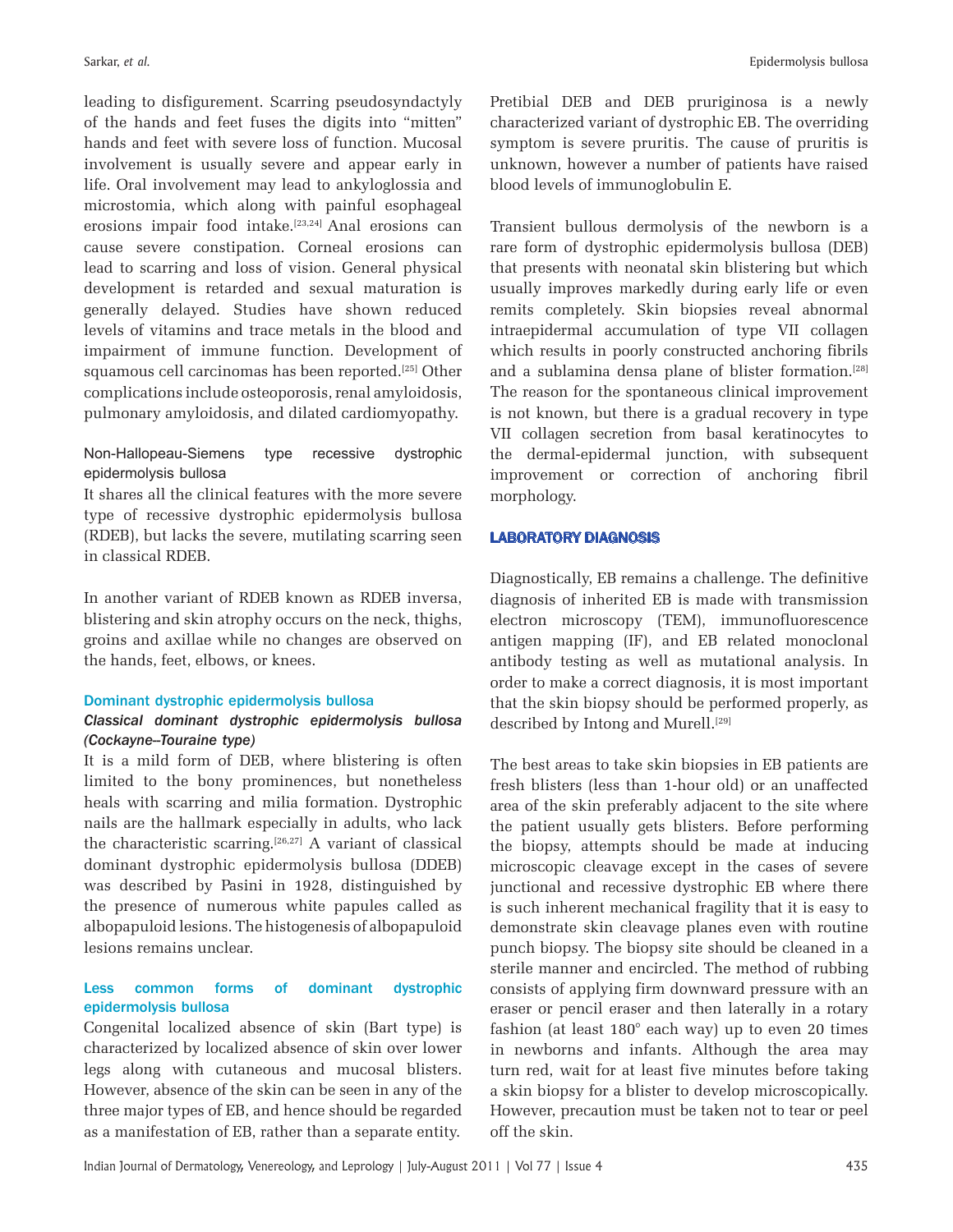The selected area is then cleaned and draped and anaesthetized with 1% lignocaine or a cream of a eutectic mixture of local anesthetics under occlusion to the site for 2 h beforehand in a child patient.<sup>[30]</sup> A 3 mm punch biopsy is then performed using a twisting movement from the rubbed area and then placed in Michel's solution or liquid nitrogen or normal saline for transport. A 2 mm punch biopsy from the same area, should be taken and placed in 2.5% glutaraldehyde solution for electron microscopy. A sample can also be taken from an unaffected area. Suturing and dressing of the biopsy area is then done.

TEM was the first tool used to achieve a correct diagnosis and classification of the disease and has remained the gold standard laboratory test for several years.[1] However, it is time consuming, expensive, and operator dependent. Immunofluorescence mapping is as diagnostically reliable as TEM and is based on the detection of structural proteins of keratinocytes or of the dermo-epidermal junction using poly or monoclonal antibodies. It is used preferentially because of rapidity of results, ease in performance, and the ability to use the same specimens for study with monoclonal antibodies. According to the proteins targeted for mutational analysis, IgG antibodies are used against cytokeratin 5, cytokeratin 14, plectin, α6, and β4 integrin, type XVII collagen, laminin 332, type VII collagen and antitype IV collagen in cases of DEB.

In patients of EBS, cytokeratin 5 and 14, plectin,  $α6$ and β4 integrin is involved in the pathology and the split is formed within the epidermis by cytolysis of basal keratinocytes.[31] In JEB, the main target proteins are type XVII collagen and laminin 332 which are expressed normally or are reduced or absent and in a blister, they appear on the roof or floor depending on the subtype of JEB. The DEB subtypes are mostly caused by VII collagen mutations. In severe generalized recessive DEB, type IV collagen antibody is used to visualize the level of blister formation, and a reaction on the blister roof indicates dermolytic blistering confirming DEB.

Mutational analysis is the ultimate means of determining the mode of inheritance and the precise site and type of molecular mutation. Prenatal and preimplantation diagnosis can also be performed, so that genetic counseling can be done. Mutational and linkage analysis are done using DNA from the proband and his or her relatives,[32] by drawing blood samples or taking buccal swabs. Methods as restriction enzyme digestion and allele specific amplification applied to detection of recurrent mutations speed up gene screening in new patients.<sup>[33,34]</sup>

## MANAGEMENT

In spite of extensive research on the molecular mechanisms and clinical manifestations of various forms of EB, a definitive treatment for the disease is still far from reality. The treatment can be best divided into general management and newer molecular therapies.

## General

Avoidance of provoking factors for blistering remains the mainstay of management. Heat and humidity lower the threshold for blistering in patients with EB simplex, and therefore measures to reduce both these factors are important.

A key to successful management is expert nursing care. Nursing the babies on thick foam pads protects them from undue trauma induced blistering. Special precautions need to be taken for older children in the use of adhesive tapes, sphygmomanometer cuffs, tourniquets and other instruments that cause shearing of skin or mucous membranes.

Further management needs to be undertaken in a multidisciplinary set-up keeping in mind the multisystem manifestations of the disease. The erosions should be cleaned with sterile normal saline and covered with nonadherent dressings. Topical antibiotics are generally avoided because of the risk of emergence of antibiotic resistant bacteria. Oral and dental care should commence as soon as tooth eruption begins.[35] Good oral hygiene, treatment of caries and reconstructive procedures in the form of crown placements and tooth implants should be applied to maintain function. Esophageal strictures require balloon dilatation while constipation needs to be managed with adequate fiber diet and stimulant laxatives.

Early exercises and physiotherapy may help reduce the severity of contractures, which are almost inevitable and surgical release of the contracted fingers then needs to be done involving skin grafting and postoperative splinting.

Vitamins and trace metal deficiencies are frequent even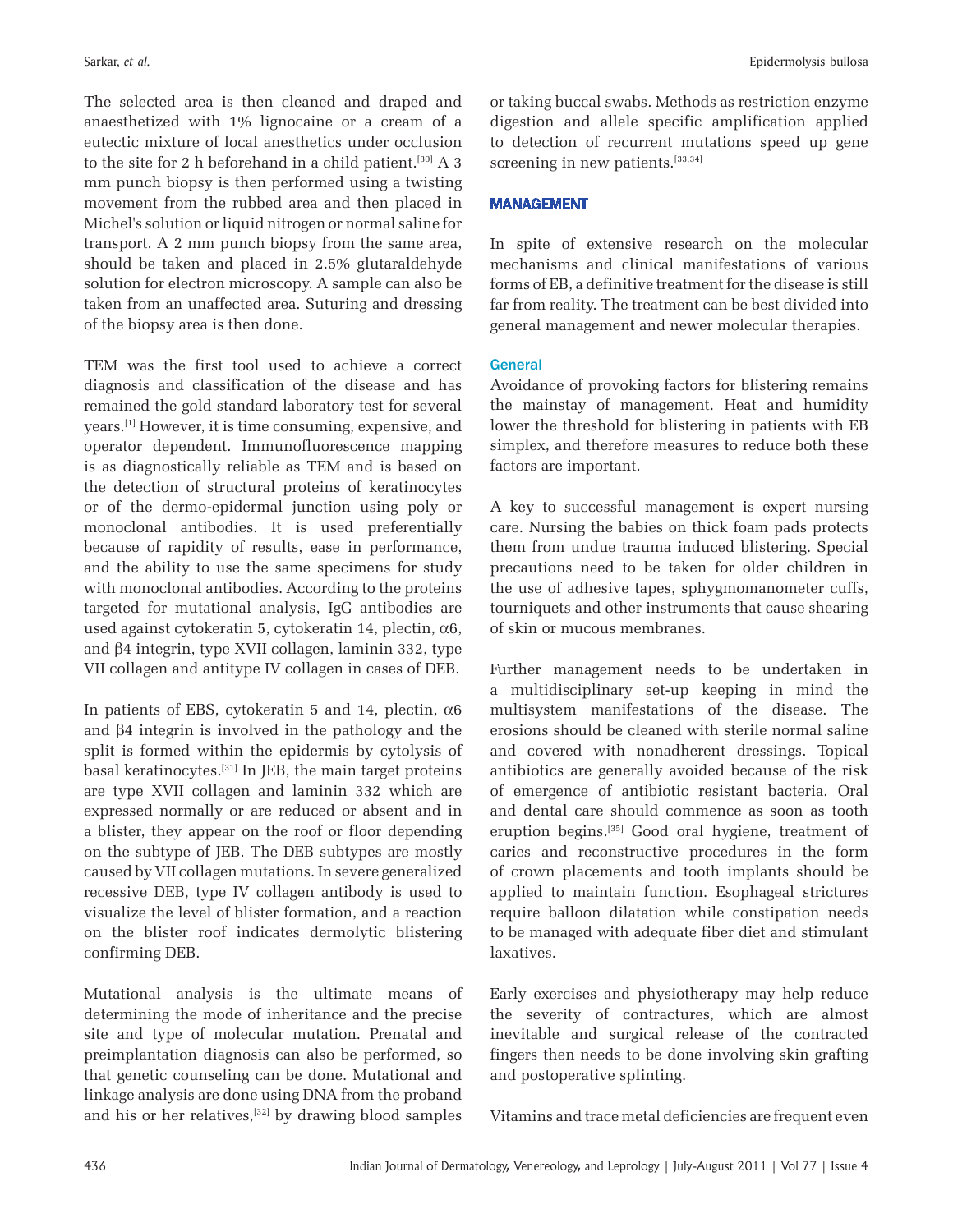in patients receiving gastrostomy feeding.<sup>[36]</sup> Regular nutritional evaluation is therefore necessary followed by dietary advice and adequate supplementation.

Patients with EB frequently experience severe pain unresponsive to conventional treatment. Recent experience has suggested the use of topical opiates in treatment of pain reducing the need for powerful systemic analgesia. Amitriptylline is useful in pain management in both adults and children.

As far as systemic treatment is concerned, none of the agents studied so far have proved to be effective in controlling blistering in patients with EB. While systemic corticosteroids are generally avoided because of the high risk of complications, a randomized controlled trial with phenytoin no more supports its use in patients with RDEB as no significant effect was noted over placebo in this study.[37] The trials with tetracyclines have failed to provide any conclusive evidence owing to the high drop-out rates.[38] Other systemic agents tried in small case series include minocycline, vitamin E, cyclosporine and retinoids; currently, there is no reliable clinical trial evidence for interventions in EB.[39]

## Molecular therapies

Gene therapy is the ultimate goal which is likely to become a reality in the near future. In principle, there are two broad approaches to gene therapy—*ex vivo* and *in vivo*. *Ex vivo* gene therapy primarily revolves around the use of cultured cells, such as keratinocytes, obtained from the affected individuals; these cells are propagated and transduced in culture to re-express the gene that is defective in the patients. *In vivo* gene therapy uses the introduction of the transgene directly into the target tissue. This can be approached by either direct injection of the genetic material into the skin or mucous membranes, utilizing biolistic particle bombardment ("gene gun"), or topical application mediated by physico-chemical means, including liposomes, *in vivo* electroporation, etc. The objective is to introduce one normal allele into somatic cells that would replace one of the two mutant alleles in recessive forms of EB. For autosomal dominant forms, the objective is to inactivate or nullify the action of the mutant allele rather than introduction of the normal allele.

Michele De Luca reported the first-ever successful gene therapy for EB.[40] In a phase I/II clinical trial,

he and his colleagues have "cured" areas of skin on the anterior thighs of a single, adult male patient with non-Herlitz junctional EB by transplanting several genetically modified epidermal sheets grown in culture onto both legs (a total of about 500 cm2 ). The epidermal sheets were grown from the patient's own laminin 5-3-chain-deficient epidermal stem cells taken from palm biopsies and transfected *ex vivo* with a retroviral vector expressing normal laminin 5-3. Following on this "proof of principle," De Luca's team is planning the step-by-step replacement of a large proportion of this patient's skin surface with genetically modified skin; and also a Europe-wide clinical trial with further patients. Bone marrow stem cell transplantation has been successfully used in the treatment of recessive dystrophic epidermolysis bullosa.

Recent advances in the molecular genetics has made prenatal and preimplantation genetic diagnosis possible broadening the available options in management of patients affected by EB.

Dunnill *et al.*<sup>[41]</sup> has performed a successful prenatal diagnosis using intragenic and flanking COL7A1 markers in a pregnancy at risk for recessive DEB. Recently, chorionic villi immunofluorescence examination has successfully been used for prenatal diagnosis of inherited epidermolysis bullosa with pyloric atresia.<sup>[42]</sup>

## REFERENCES

- 1. Fine JD, Johnson LB, Suchindran C, Moshell A, Gedde-Dahl T, Jr. The epidemiology of inherited epidermolysis bulllosa: Findings in the US, Canadian and European study populations. In: Fine JD, Bauer EA, Mc Guire J, Moshell A, editors. Clinical, epidemiological and laboratory advances, and the findings of the national epidermolysis bullosa registry. Baltimore: John's Hopkings university press; 1999. p. 101-13.
- 2. Briggaman RA. Hereditary epidermolysis bullosa with special emphasis on newly recognized syndromes and complications. Dermatol Clin 1983;1:263-80.
- 3. Solovan C, Ciolan M, Olariu L. The biomolecular and ultrastructural basis of epidermolysis bullosa. Acta Dermatovenerol Alp Panonica Adriat 2005;14:127-35.
- 4. Horn HM, Priestley GC, Eady RA, Tidman MJ. The prevalence of epidermolysis bullosa in Scotland. Br J Dermatol 1997;136: 560-4.
- 5. Fine JD, Eady RA, Bauer EA, Bauer JW, Bruckner-Tuderman L, Heagerty A, *et al.* The classification of inherited epidermolysis bullosa (EB): Report of the Third International Consensus Meeting on Diagnosis and Classification of EB. J Am Acad Dermatol 2008;58:931-50
- 6. Mc Grath JA, Mc Millan JR, Dunnil M, Pulkkinen L, Christiano AM, Rodeck CH, *et al*. Genetic basis of lethal junctional epidermolysis bullosa in an affected fetus: Implications for prenatal diagnosis in one family. Prenat Diagn 1995;15:647-54.
- 7. Eady RAJ, McGrath JA, McMillan Jr. Ultrastructural genetic